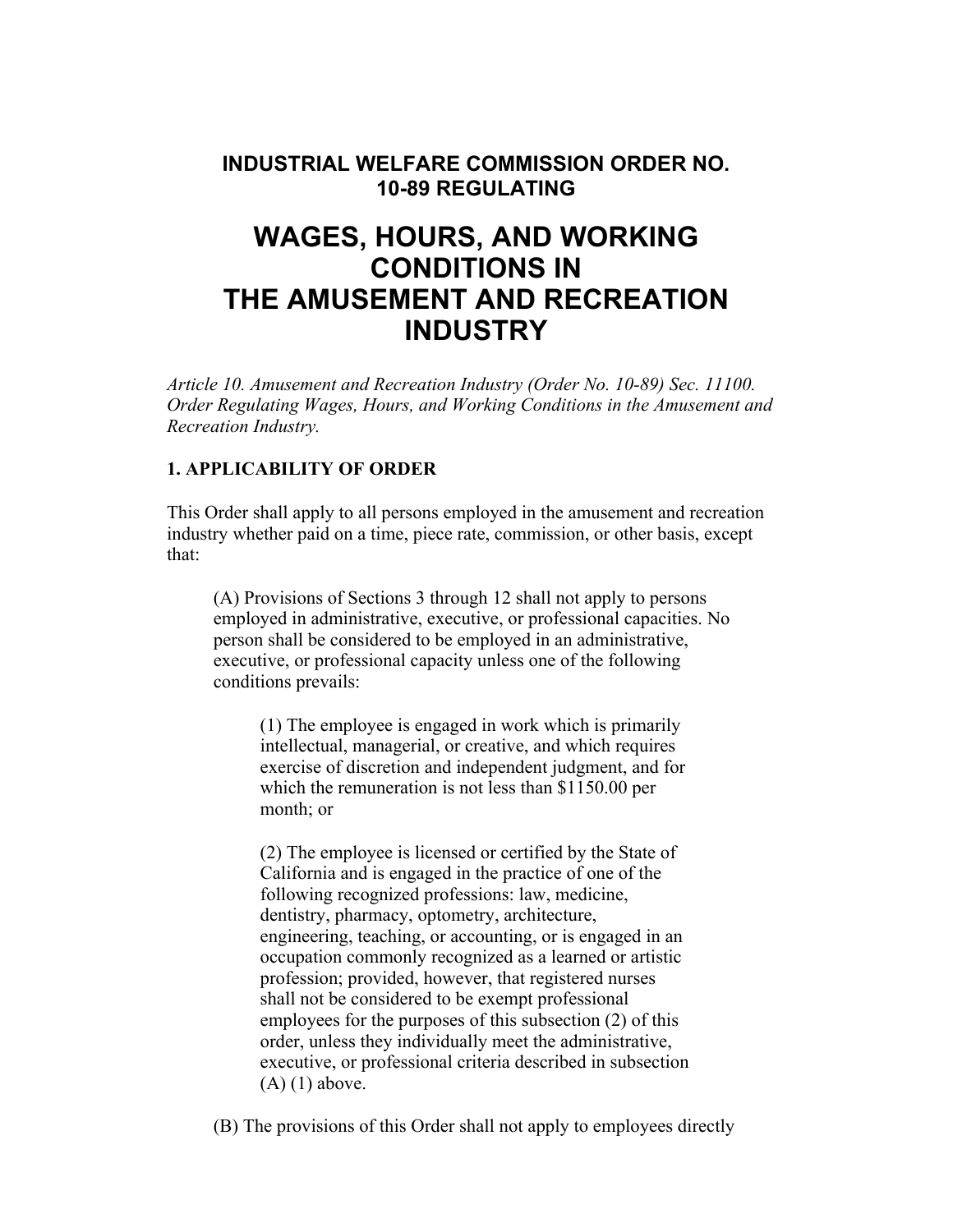employed by the State or any county, incorporated city or town or other municipal corporation, or to outside salespersons.

(C) Provisions of this Order shall not apply to any individual who is the parent, spouse, child, or legally adopted child of the employer.

(D) The provisions of Sections 3 and 4 of this Order shall not apply to full-time ride operators employed by traveling carnivals.

### **2. DEFINITIONS**

(A) **"Commission"** means the Industrial Welfare Commission of the State of California.

(B) **"Division"** means the Division of Labor Standards Enforcement of the State of California.

(C) **"Amusement and Recreation Industry"** means any industry, business, or establishment operated for the purpose of furnishing entertainment or recreation to the public, including but not limited to theatres, dance halls, bowling alleys, billiard parlors, skating rinks, riding academies, race tracks, amusement parks, athletic fields, swimming pools, gymnasiums, golf courses, tennis courts, carnivals, and wired music studios.

(D) **"Employ"** means to engage, suffer, or permit to work.

(E) **"Employee"** means any person employed by an employer.

(F) **"Employer"** means any person as defined in Section 18 of the Labor Code, who directly or indirectly, or through an agent or any other person, employs or exercises control over the wages, hours, or working conditions of any person.

(G) **"Hours worked"** means the time during which an employee is subject to the control of an employer, and includes all the time the employee is suffered or permitted to work, whether or not required to do so.

(H) **"Minor"** means, for the purpose of this Order, any person under the age of eighteen (18) years.

(I) **"Outside Salesperson"** means any person, 18 years of age or over, who customarily and regularly works more than half the working time away from the employer´s place of business selling tangible or intangible items or obtaining orders or contracts for products, services or use of facilities.

(J) **"Primarily"** as used in Section 1, Applicability, means more than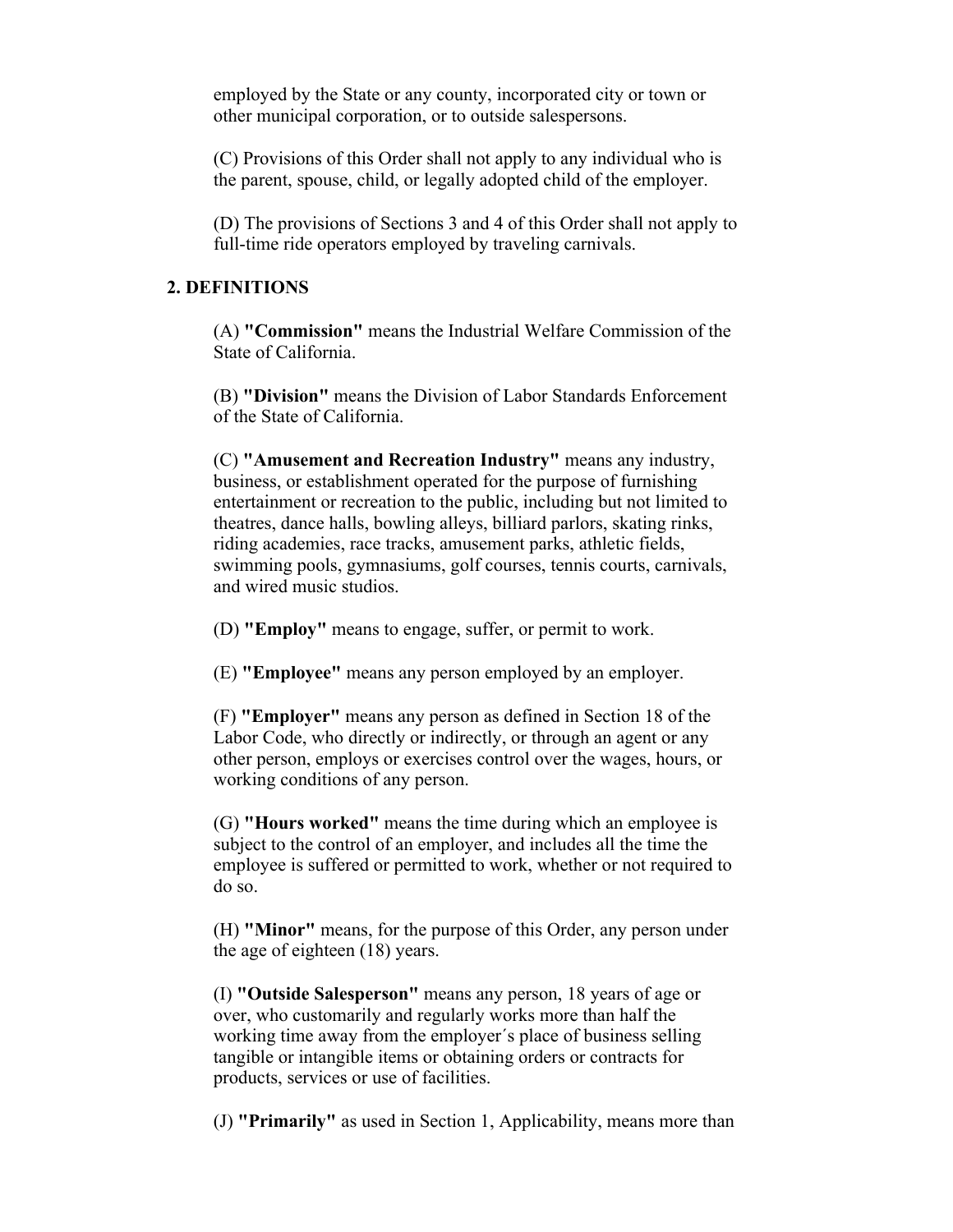one-half the employee´s work time.

(K) **"Split shift"** means a work schedule which is interrupted by nonpaid non-working periods established by the employer, other than bona fide rest or meal periods.

(L) **"Teaching"** means, for the purpose of Section 1 of this Order, the profession of teaching under a certificate from the Commission for Teacher Preparation and Licensing.

(M) **"Wages"** (See California Labor Code, Section 200)

(N) **"Workday"** means any consecutive 24 hours beginning at the same time each calendar day.

(O) **"Workweek"** means any seven (7) consecutive days, starting with the same calendar day each week. "Workweek" is a fixed and regularly recurring period of 168 hours, seven (7) consecutive 24 hour periods.

## **3. HOURS AND DAYS OF WORK**

(A) The following overtime provisions are applicable to employees eighteen (18) years of age or over and to employees sixteen (16) or seventeen (17) years of age who are not required by law to attend school: such employees shall not be employed more than eight (8) hours in any workday or more than forty (40) hours in any workweek unless the employee receives one and one-half (1 1/2) times such employee´s regular rate of pay for all hours worked over forty (40) hours in the workweek. Employment beyond eight (8) hours in any workday or more than six (6) days in any workweek is permissible provided the employee is compensated for such overtime at not less than:

(1) One and one-half  $(1\ 1/2)$  times the employee's regular rate of pay for all hours worked in excess of eight (8) hours up to and including twelve (12) hours in any workday, and for the first eight (8) hours worked on the seventh (7th) day of work; and

(2) Double the employee´s regular rate of pay for all hours worked in excess of twelve (12) hours in any workday, and for all hours worked in excess of eight (8) hours on the seventh (7th) day of work in any workweek.

(B) No employer shall be deemed to have violated the provisions of this Section 3, Hours and Days of Work, by instituting, pursuant to a written agreement voluntarily executed by the employer and by at least two-thirds (2/3) of the employees in the affected work unit following a secret ballot and before the performance of the work, a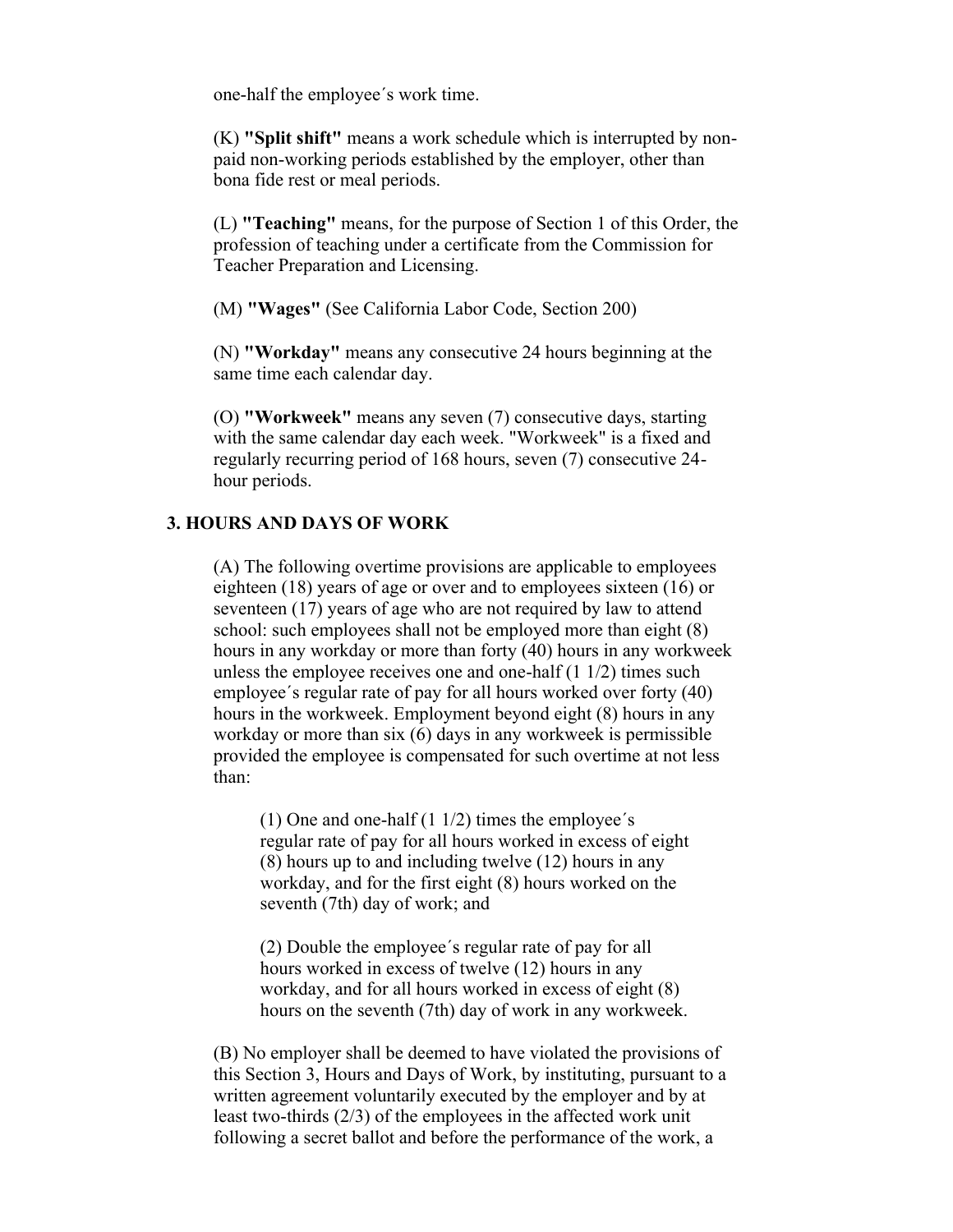regularly scheduled week of work consisting of such hours and days as shall be agreed upon consistent with both of the following provisions: the premium wage rate provisions of one and one-half (1 1/2) times the employee´s regular rate of pay shall apply to all hours worked in any workday in excess of the regularly scheduled hours established by the agreement for that workday up to twelve (12) hours a workday, or to all hours worked in excess of 40 hours per week; and the premium wage rate provisions of double the employee´s regular rate of pay shall apply to all hours worked in excess of twelve (12) hours per day and to all hours worked in excess of eight (8) hours on those days worked beyond the regularly scheduled number of workdays in the written agreement.

(1) Prior to the secret ballot vote, any employer who proposes to institute an alternative schedule shall make a disclosure in writing to the affected employees, including the effects of the proposed schedule on the employees´ wages, hours, and benefits. Such a disclosure shall include meetings duly noticed, for the specific purpose of discussing the effects of alternative scheduling. Failure to comply with this section shall make the election null and void.

(2) Any employer who institutes a regularly scheduled week of work pursuant to this subsection shall make a reasonable effort to find an alternative work assignment for any employee who participated in the vote which authorized the schedule and is unable or unwilling to work it. An employer shall not be required to offer an alternative work assignment to an employee if an alternative work assignment is not available or if the employee was hired after the adoption of the alternative schedule.

(3) After a lapse of twelve (12) months and upon petition of one-third (1/3) of the affected employees, a new vote by secret ballot shall be held and a two-thirds (2/3) vote of the affected employees will be required to reverse the agreement above. If such agreement is revoked the employer shall comply within sixty (60) days. Upon a proper showing by the employer of undue hardship, the Division may grant an extension of time for compliance.

(4) For purposes of Section 3(B), affected employees may include all employees in a readily identifiable work unit, such as a division, a department, a job classification, a shift, a separate physical location, or a recognized subdivision of any such work unit. A work unit may consist of an individual employee as long as the criteria for an identifiable work unit in this subsection are met.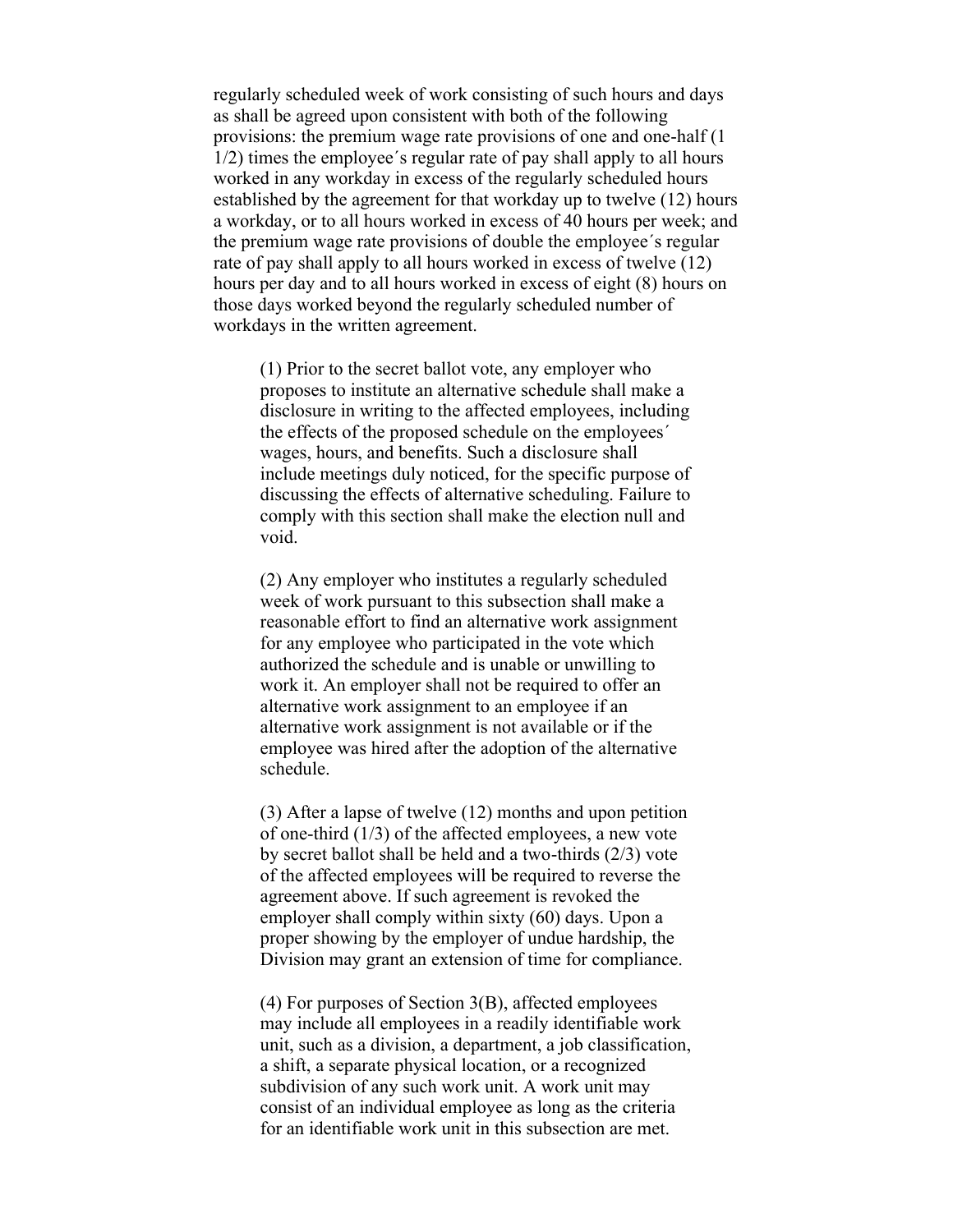(C) One and one-half (1 1/2) times a minor´s regular rate of pay shall be paid for all work over forty (40) hours in any workweek except that minors sixteen (16) and seventeen (17) years old who are not required by law to attend school and may therefore be employed for the same hours as an adult are subject to subsection (A) and (B) above.

**(VIOLATIONS OF CHILD LABOR LAWS** are subject to civil penalties of from \$500 to \$10,000 as well as to criminal penalties provided herein. Refer to California Labor Code Sections 1285 to 1311 and 1390 to 1398 for additional restrictions on the employment of minors. Employers should ask school districts about required work permits.)

(D) An employee may be employed on seven (7) workdays in one workweek with no overtime pay required when the total hours of employment during such workweek do not exceed thirty (30) and the total hours of employment in any one workday thereof do not exceed  $s$ ix  $(6)$ .

(E) If a meal period occurs on a shift beginning or ending at or between the hours of 10 p.m. and 6 a.m., facilities shall be available for securing hot food or drink or for heating food or drink; and a suitable sheltered place shall be provided in which to consume such food or drink.

(F) The provisions of this section shall not apply to employees whose duties are exclusively those of a motion picture projectionist.

(G) Except as provided in subsections (C) and (E), this section shall not apply to any employee covered by a collective bargaining agreement if said agreement provides premium wage rates for overtime work and a cash wage rate for such employee of not less than one dollar (\$1.00) per hour more than the minimum wage.

(H) The provisions of this section are not applicable to employees whose hours of service are regulated by (1) the United States Department of Transportation Code of Federal Regulations, Title 49, Sections 395.1 to 395.13, Hours of Service of Drivers, or (2) Title 13 of the California Code of Regulations, Subchapter 6.5, Section 1200 and following sections, regulating hours of drivers.

#### **4. MINIMUM WAGES**

(A) Every employer shall pay to each employee wages not less than four dollars and seventy-five cents (\$4.75) per hour for all hours worked, effective October 1, 1996; not less than five dollars (\$5.00) per hour for all hours worked, effective March 1, 1997; not less than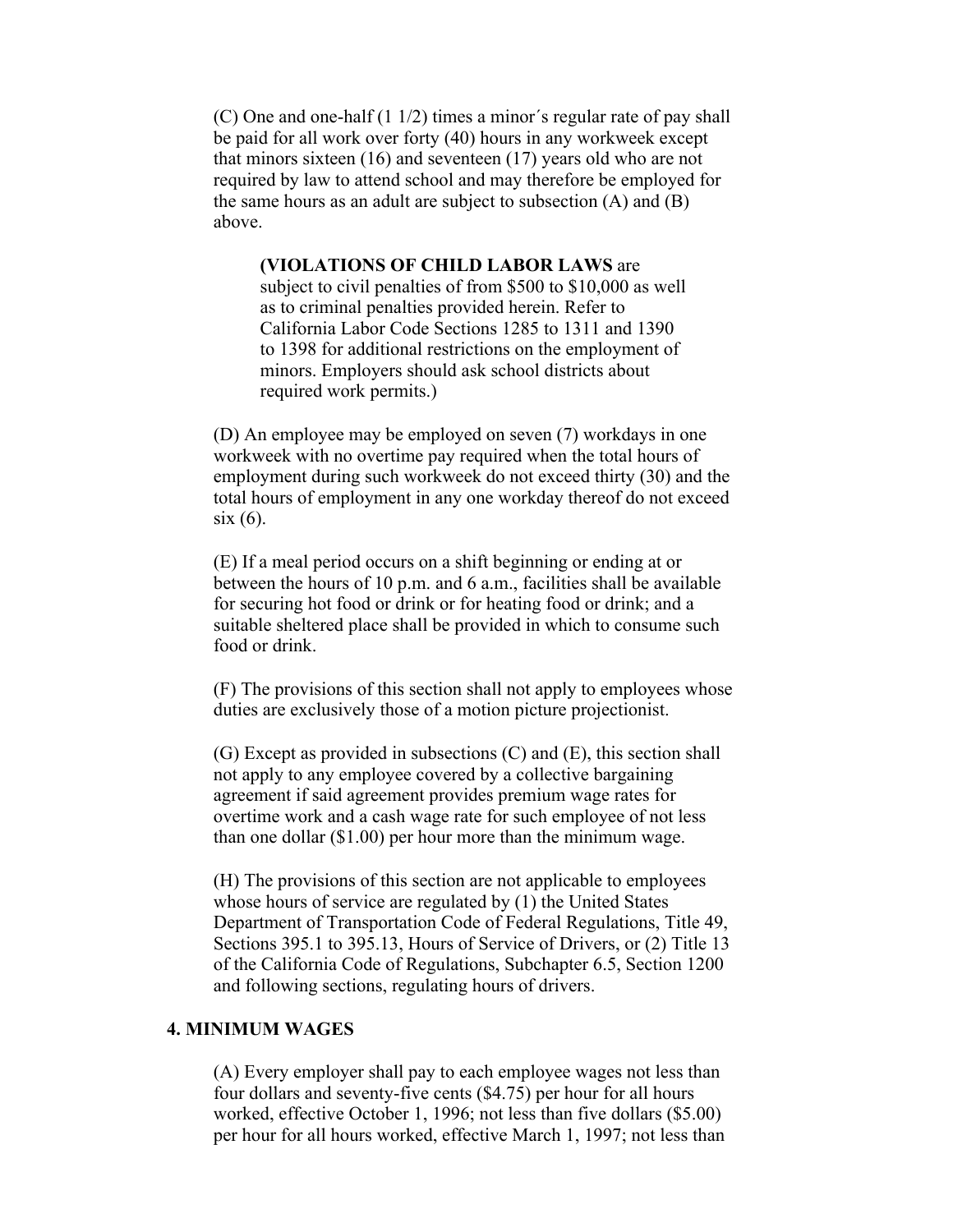five dollars and fifteen cents (\$5.15) per hour for all hours worked, effective September 1, 1997; and not less than five dollars and seventy-five cents (\$5.75) per hour for all hours worked, effective March 1, 1998, except:

(1) LEARNERS. Employees 18 years of age or over, during their first one hundred and sixty (160) hours of employment in occupations in which they have no previous similar or related experience, may be paid not less than eighty-five percent (85%) of the minimum wage rounded to the nearest nickel.

(2) MINORS may be paid not less than eighty-five percent (85%) of the minimum wage rounded to the nearest nickel provided that the number of minors employed at said lesser rate shall not exceed twenty-five percent (25%) of the persons regularly employed in the establishment. An employer of less than ten (10) persons may employ three (3) minors at said lesser rate. The twenty-five percent (25%) limitation on the employment of minors shall not apply during school vacations.

> **NOTE:** Under certain conditions, the full minimum wage may be required for minors. See Labor Code Section 1391.2 (b).

(B) Every employer shall pay to each employee, on the established payday for the period involved, not less than the applicable minimum wage for all hours worked in the payroll period, whether the remuneration is measured by time, piece, commission, or otherwise.

(C) When an employee works a split shift, one hour´s pay at the minimum wage shall be paid in addition to the minimum wage for that workday, except when the employee resides at the place of employment.

(D) The provisions of this section shall not apply to apprentices regularly indentured under the State Division of Apprenticeship Standards.

## **5. REPORTING TIME PAY**

(A) Each workday an employee is required to report for work and does report, but is not put to work or is furnished less than half said employee´s usual or scheduled day´s work, the employee shall be paid for half the usual or scheduled day´s work, but in no event for less than two (2) hours nor more than four (4) hours, at the employee´s regular rate of pay, which shall not be less than the minimum wage.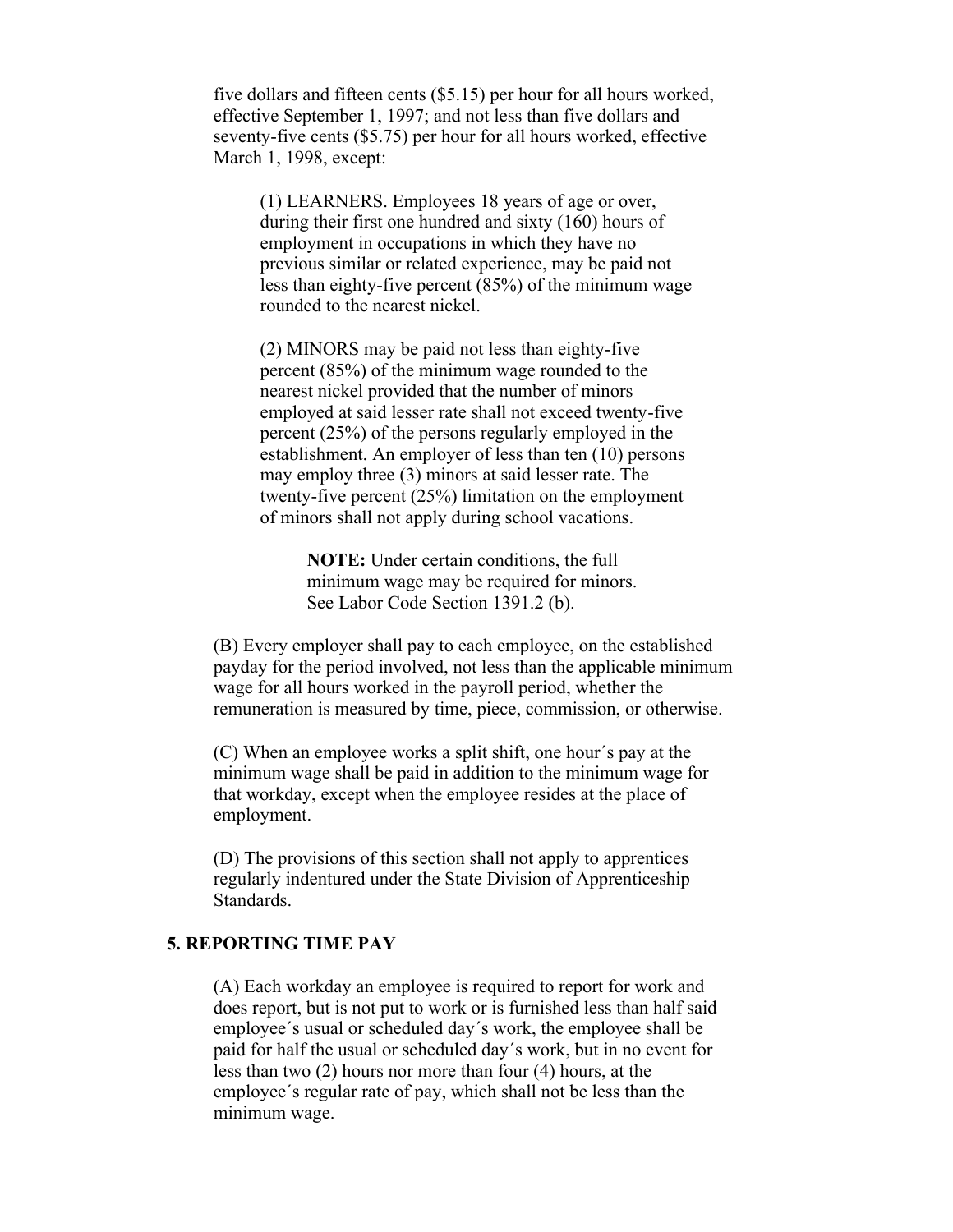(B) If an employee is required to report for work a second time in any workday and is furnished less than two hours of work on the second reporting, said employee shall be paid for two hours at the employee´s regular rate of pay, which shall not be less than the minimum wage.

(C) The foregoing reporting time pay provisions are not applicable when:

(1) Operations cannot commence or continue due to threats to employees or property; or when recommended by civil authorities; or

(2) Public utilities fail to supply electricity, water, or gas, or there is a failure in the public utilities, or sewer system; or

(3) The interruption of work is caused by an Act of God or other cause not within the employer´s control.

(D) This section shall not apply to an employee on paid standby status who is called to perform assigned work at a time other than the employee´s scheduled reporting time.

### **6. LICENSES FOR HANDICAPPED WORKERS**

A license may be issued by the Division authorizing employment of a person whose earning capacity is impaired by physical disability or mental deficiency at less than the minimum wage. Such license shall be granted only upon joint application of employer and employee and employee´s representative if any.

A special license may be issued to a nonprofit organization such as a sheltered workshop or rehabilitation facility fixing special minimum rates to enable the employment of such persons without requiring individual licenses of such employees.

All such licenses and special licenses shall be renewed on a yearly basis or more frequently at the discretion of the Division.

(See California Labor Code, Sections 1191 and 1191.5.)

#### **7. RECORDS**

(A) Every employer shall keep accurate information with respect to each employee including the following:

(1) Full name, home address, occupation and social security number.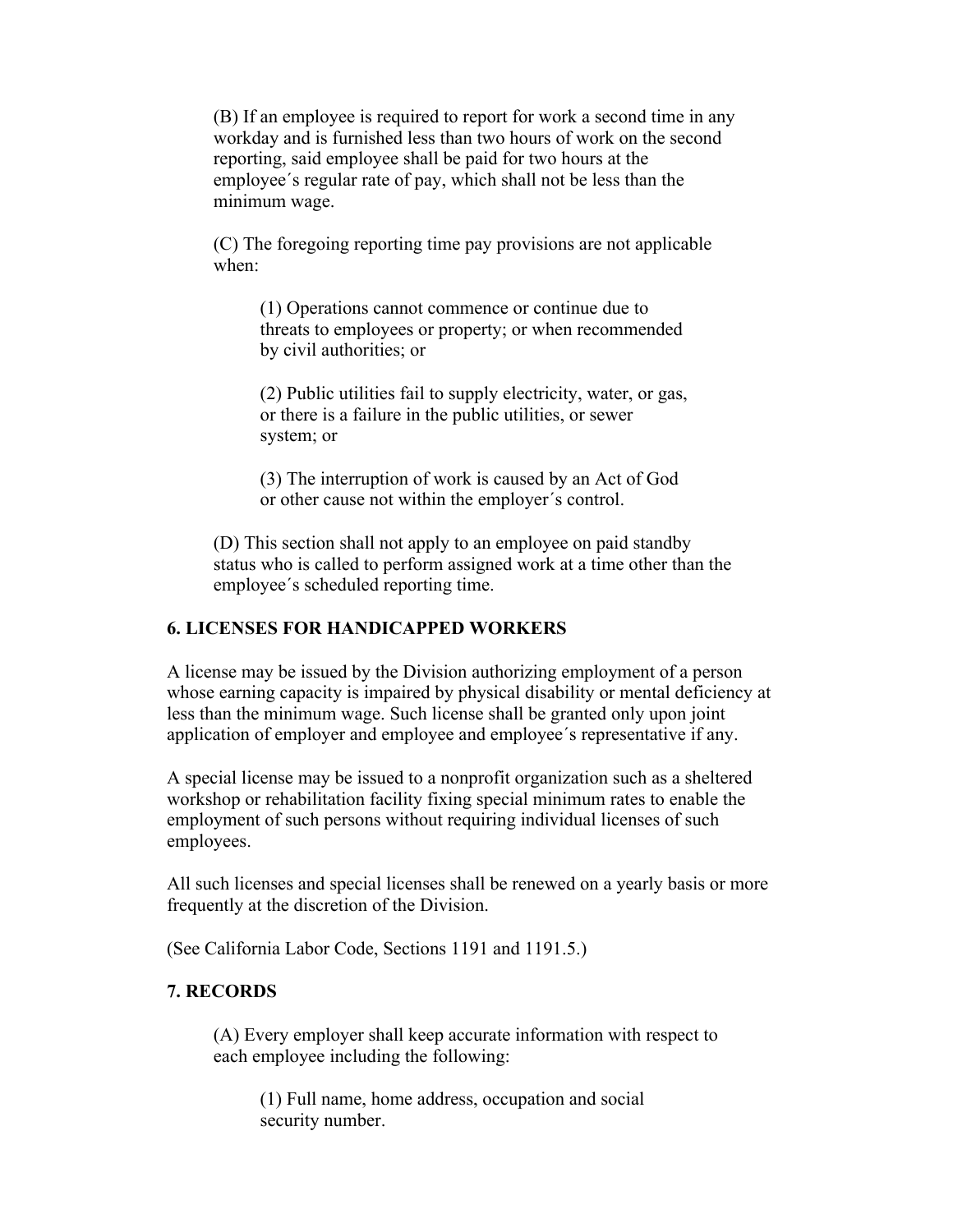(2) Birthdate, if under 18 years, and designation as a minor.

(3) Time records showing when the employee begins and ends each work period. Meal periods, split shift intervals and total daily hours worked shall also be recorded. Meal periods during which operations cease and authorized rest periods need not be recorded.

(4) Total wages paid each payroll period, including value of board, lodging, or other compensation actually furnished to the employee.

(5) Total hours worked in the payroll period and applicable rates of pay. This information shall be made readily available to the employee upon reasonable request.

(6) When a piece rate or incentive plan is in operation, piece rates or an explanation of the incentive plan formula shall be provided to employees. An accurate production record shall be maintained by the employer.

(B) Every employer shall semimonthly or at the time of each payment of wages furnish each employee, either as a detachable part of the check, draft, or voucher paying the employee´s wages, or separately, an itemized statement in writing showing: (1) all deductions; (2) the inclusive dates of the period for which the employee is paid; (3) the name of the employee or the employee´s social security number; and (4) the name of the employer, provided all deductions made on written orders of the employee may be aggregated and shown as one item.

(C) All required records shall be in the English language and in ink or other indelible form, properly dated, showing month, day and year, and shall be kept on file by the employer for at least three years at the place of employment or at a central location within the State of California. An employee´s records shall be available for inspection by the employee upon reasonable request.

(D) Clocks shall be provided in all major work areas or within reasonable distance thereto insofar as practicable.

#### **8. CASH SHORTAGE AND BREAKAGE**

No employer shall make any deduction from the wage or require any reimbursement from an employee for any cash shortage, breakage, or loss of equipment, unless it can be shown that the shortage, breakage, or loss is caused by a dishonest or willful act, or by the gross negligence of the employee.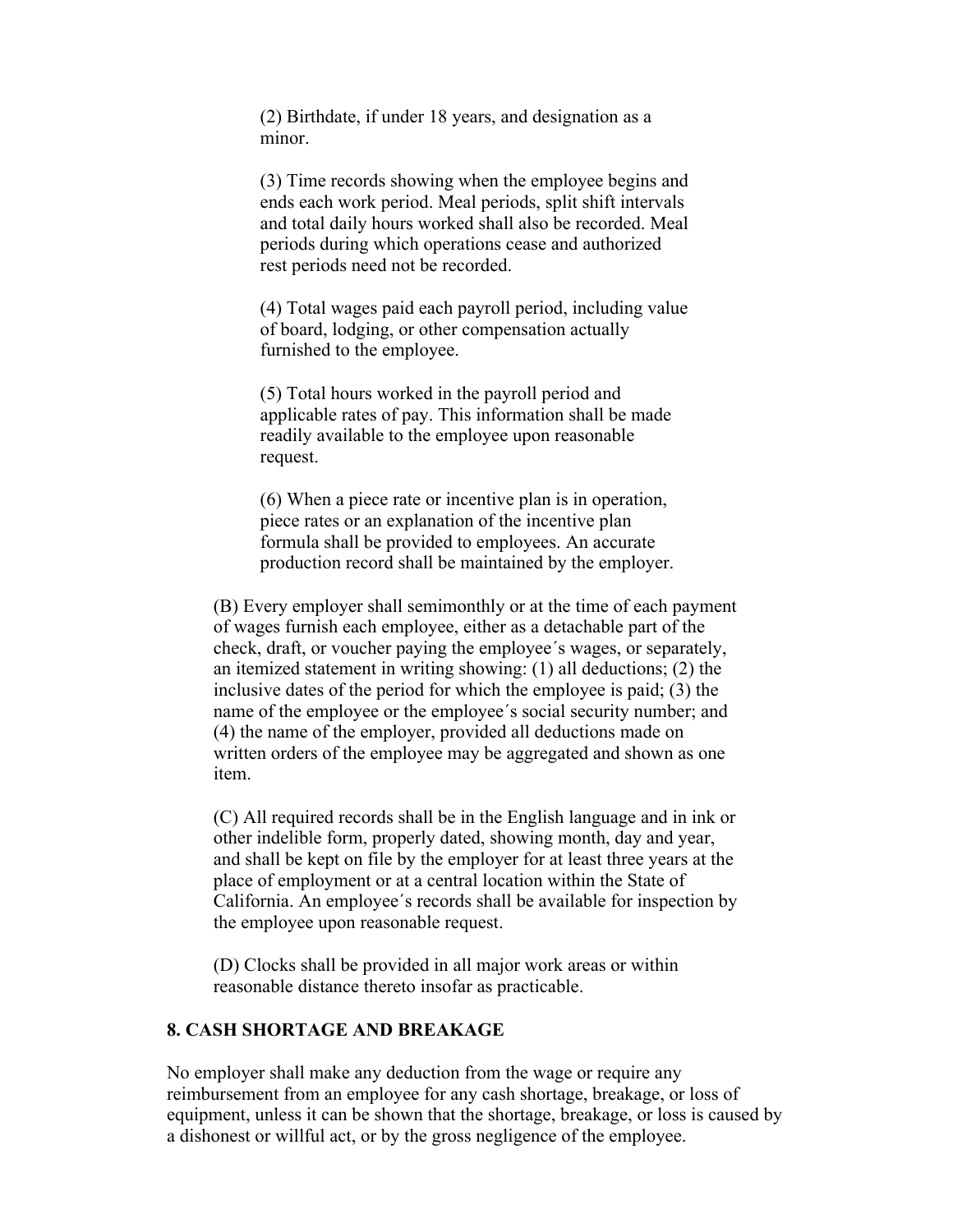[The former second sentence which was part of this section, effective January 1, 1980, was removed, effective April 24, 1989, based on a judicial determination that it was inconsistent with California law and, therefore, invalid and unenforceable. *People v. Industrial Welfare Commission et al.*, Santa Cruz Superior Court No. 85071.]

#### **9. UNIFORMS AND EQUIPMENT**

(A) When uniforms are required by the employer to be worn by the employee as a condition of employment, such uniforms shall be provided and maintained by the employer. The term "uniform" includes wearing apparel and accessories of distinctive design or color.

**NOTE:** This section shall not apply to protective apparel regulated by the Occupational Safety and Health Standards Board.

(B) When tools or equipment are required by the employer or are necessary to the performance of a job, such tools and equipment shall be provided and maintained by the employer, except that an employee whose wages are at least two (2) times the minimum wage provided herein may be required to provide and maintain hand tools and equipment customarily required by the trade or craft. This subsection (B) shall not apply to apprentices regularly indentured under the State Division of Apprenticeship Standards.

**NOTE:** This section shall not apply to protective equipment and safety devices on tools regulated by the Occupational Safety and Health Standards Board.

(C) A reasonable deposit may be required as security for the return of the items furnished by the employer under provisions of subsections (A) and (B) of this section upon issuance of a receipt to the employee for such deposit. Such deposits shall be made pursuant to Section 400 and following of the Labor Code or an employer with the prior written authorization of the employee may deduct from the employee´s last check the cost of an item furnished pursuant to (A) and (B) above in the event said item is not returned. No deduction shall be made at any time for normal wear and tear. All items furnished by the employer shall be returned by the employee upon completion of the job.

#### **10. MEALS AND LODGING**

(A) **"Meal"** means an adequate, well-balanced serving of a variety of wholesome, nutritious foods.

**"Lodging"** means living accommodations available to the employee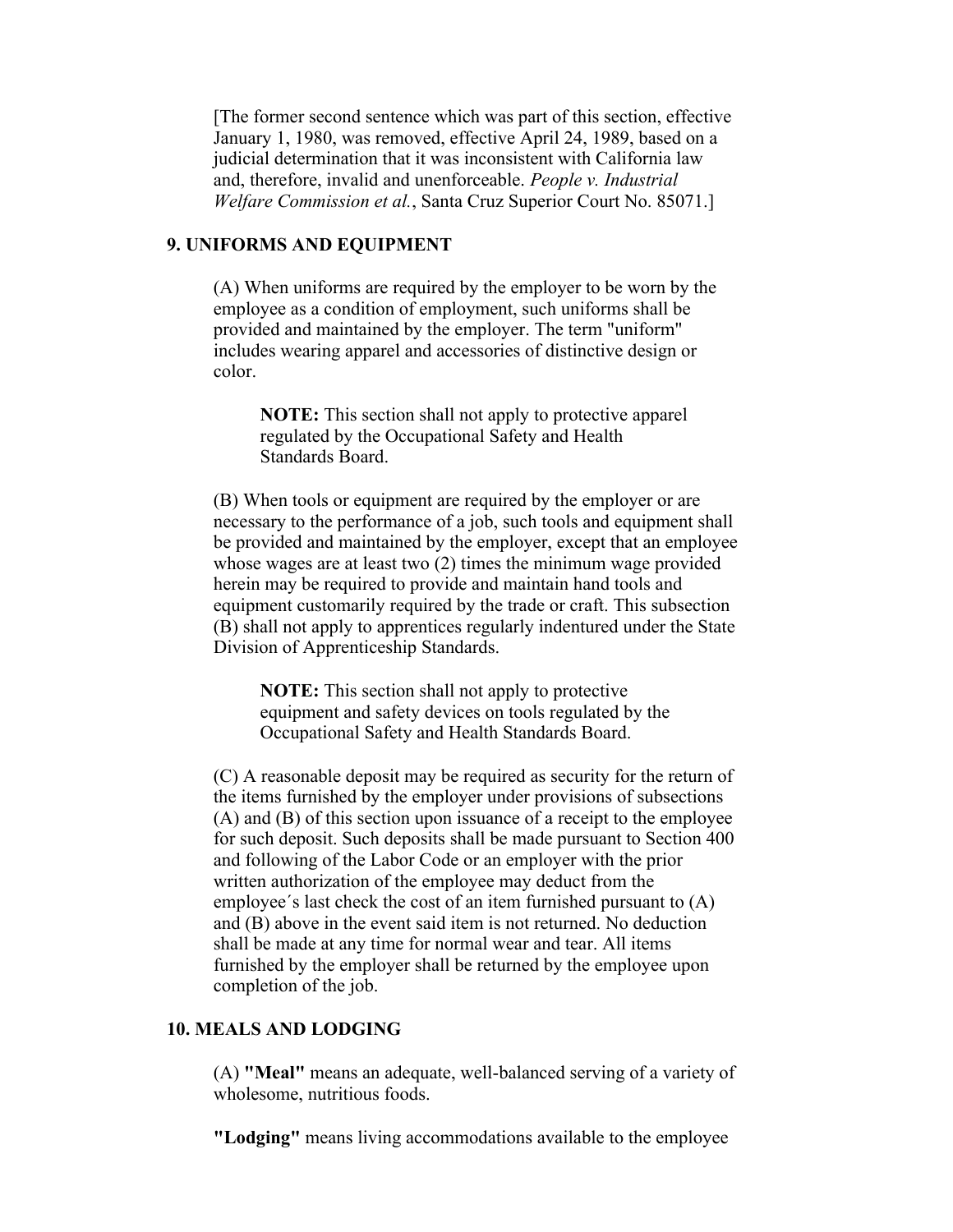for full-time occupancy which are adequate, decent, and sanitary according to usual and customary standards. Employees shall not be required to share a bed.

(B) Meals or lodging may not be credited against the minimum wage without a voluntary written agreement between the employer and the employee. When credit for meals or lodging is used to meet part of the employer´s minimum wage obligation, the amounts so credited may not be more than the following:

|                                                                                                                                       | Effective<br>January 1, 1998 | Effective<br>March 1,<br>1998 |
|---------------------------------------------------------------------------------------------------------------------------------------|------------------------------|-------------------------------|
| Room occupied alone                                                                                                                   | $$24.25$ per<br>week         | $$27.05$ per<br>week          |
| Room shared                                                                                                                           | \$20.00 per<br>week          | $$22.30$ per<br>week          |
| Apartment--two-thirds $(2/3)$ of the<br>ordinary rental value, and in no event<br>more than                                           | \$290.80<br>per month        | \$324.70<br>per month         |
| Where a couple are both employed by<br>the employer, two-thirds $(2/3)$ of the<br>ordinary rental value, and in no event<br>more than | \$430.20<br>per month        | \$480.30<br>per month         |
| Meals:<br><b>Breakfast</b><br>Lunch<br>Dinner                                                                                         | \$1.80<br>\$2.55<br>\$3.40   | \$2.05<br>\$2.85<br>\$3.80    |

(C) Meals evaluated as part of the minimum wage must be bona fide meals consistent with the employee´s work shift. Deductions shall not be made for meals not received nor for lodging not used.

(D) If, as a condition of employment, the employee must live at the place of employment or occupy quarters owned or under the control of the employer, then the employer may not charge rent in excess of the values listed herein.

#### **11. MEAL PERIODS**

(A) No employer shall employ any person for a work period of more than five (5) hours without a meal period of not less than thirty (30) minutes, except that when a work period of not more than six (6) hours will complete the day´s work the meal period may be waived by mutual consent of employer and employee. Unless the employee is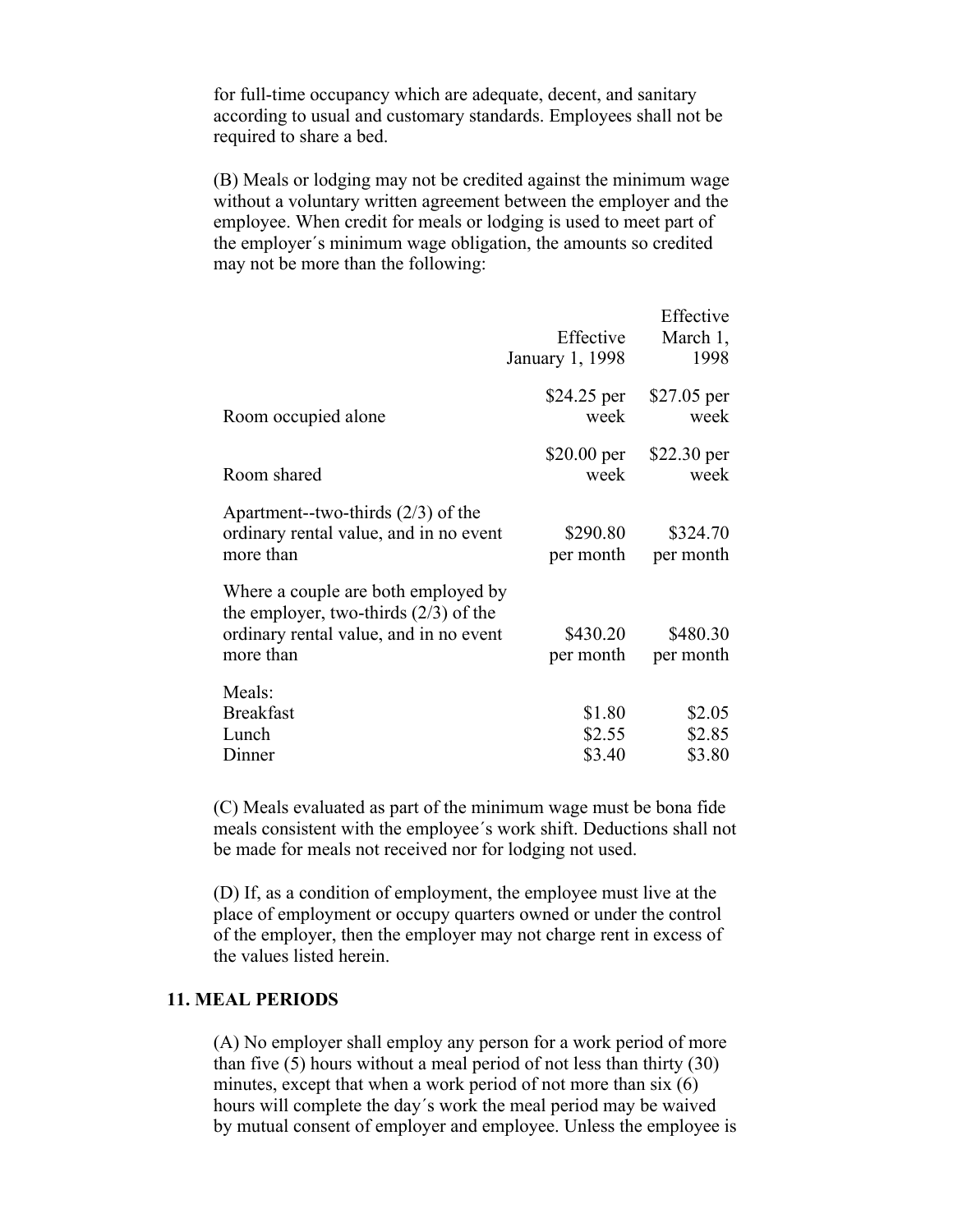relieved of all duty during a thirty (30) minute meal period, the meal period shall be considered an "on duty" meal period and counted as time worked. An "on duty" meal period shall be permitted only when the nature of the work prevents an employee from being relieved of all duty and when by written agreement between the parties an onthe-job paid meal period is agreed to.

(B) In all places of employment where employees are required to eat on the premises, a suitable place for that purpose shall be designated.

### **12. REST PERIODS**

Every employer shall authorize and permit all employees to take rest periods, which insofar as practicable shall be in the middle of each work period. The authorized rest period time shall be based on the total hours worked daily at the rate of ten (10) minutes net rest time per four (4) hours or major fraction thereof.

However, a rest period need not be authorized for employees whose total daily work time is less than three and one-half (3 1/2) hours. Authorized rest period time shall be counted as hours worked for which there shall be no deduction from wages.

### **13. CHANGE ROOMS AND RESTING FACILITIES**

(A) Employers shall provide suitable lockers, closets, or equivalent for the safekeeping of employees´ outer clothing during working hours, and when required, for their work clothing during nonworking hours. When the occupation requires a change of clothing, change rooms or equivalent space shall be provided in order that employees may change their clothing in reasonable privacy and comfort. These rooms or spaces may be adjacent to but shall be separate from toilet rooms and shall be kept clean.

**NOTE:** This section shall not apply to change rooms and storage facilities regulated by the Occupational Safety and Health Standards Board.

(B) Suitable resting facilities shall be provided in an area separate from the toilet rooms and shall be available to employees during work hours.

## **14. SEATS**

(A) All working employees shall be provided with suitable seats when the nature of the work reasonably permits the use of seats.

(B) When employees are not engaged in the active duties of their employment and the nature of the work requires standing, an adequate number of suitable seats shall be placed in reasonable proximity to the work area and employees shall be permitted to use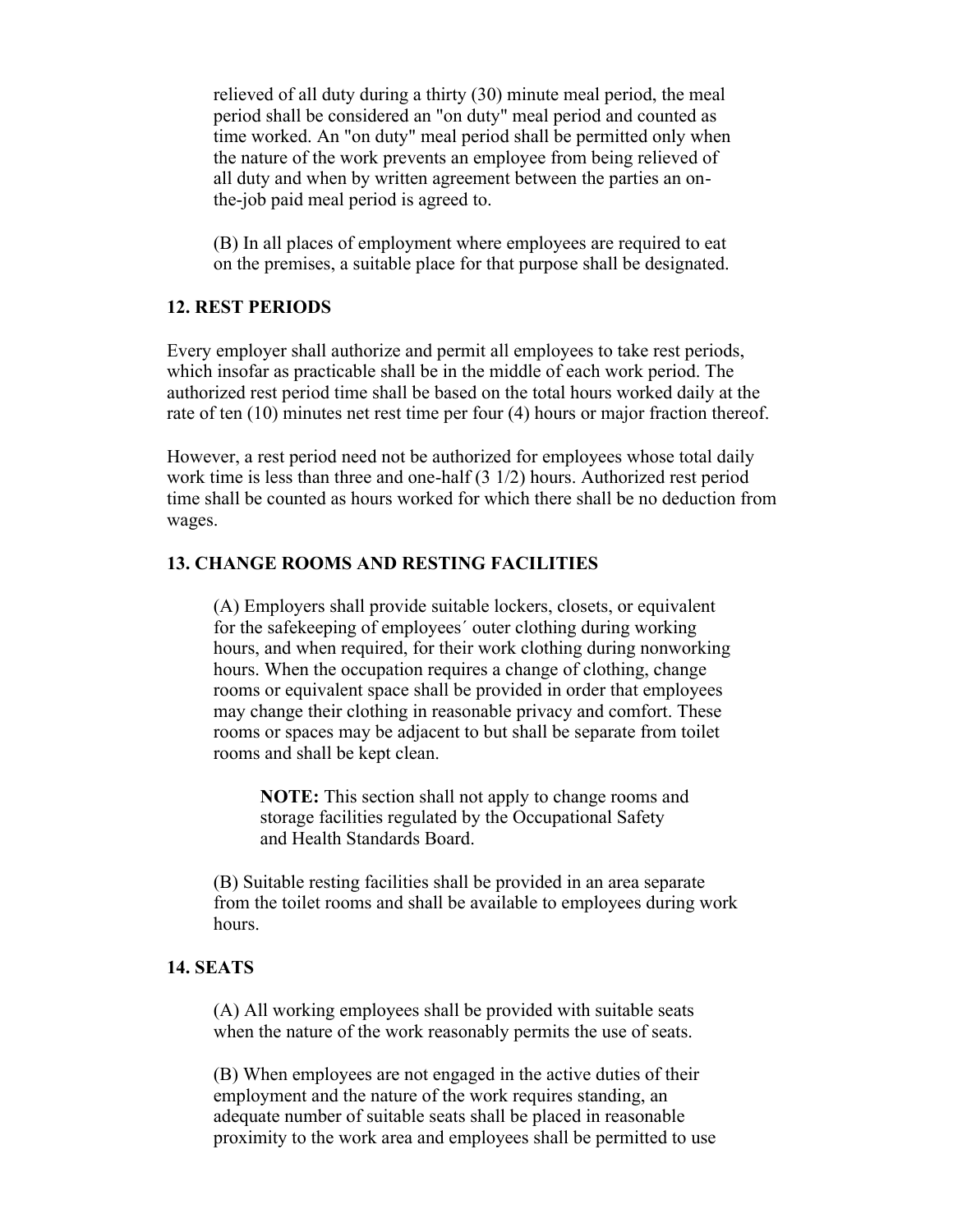such seats when it does not interfere with the performance of their duties.

## **15. TEMPERATURE**

(A) The temperature maintained in each work area shall provide reasonable comfort consistent with industry-wide standards for the nature of the process and the work performed.

(B) If excessive heat or humidity is created by the work process, the employer shall take all feasible means to reduce such excessive heat or humidity to a degree providing reasonable comfort. Where the nature of the employment requires a temperature of less than 60° F., a heated room shall be provided to which employees may retire for warmth, and such room shall be maintained at not less than 68°.

(C) A temperature of not less than 68° shall be maintained in the toilet rooms, resting rooms, and change rooms during hours of use.

(D) Federal and State energy guidelines shall prevail over any conflicting provision of this section.

# **16. ELEVATORS**

Adequate elevator, escalator or similar service consistent with industry-wide standards for the nature of the process and the work performed shall be provided when employees are employed four floors or more above or below ground level.

# **17. EXEMPTIONS**

If, in the opinion of the Division after due investigation, it is found that the enforcement of any provision contained in Section 7, Records; Section 11, Meal Periods; Section 12, Rest Periods; Section 13, Change Rooms and Resting Facilities; Section 14, Seats; Section 15, Temperature; or Section 16, Elevators, would not materially affect the welfare or comfort of employees and would work an undue hardship on the employer, exemption may be made at the discretion of the Division. Such exemptions shall be in writing to be effective and may be revoked after reasonable notice is given in writing. Application for exemption shall be made by the employer or by the employee and/or the employee's representative to the Division in writing. A copy of the application shall be posted at the place of employment at the time the application is filed with the Division.

# **18. FILING REPORTS**

(See California Labor Code, Section 1174(a))

# **19. INSPECTION**

(See California Labor Code, Section 1174)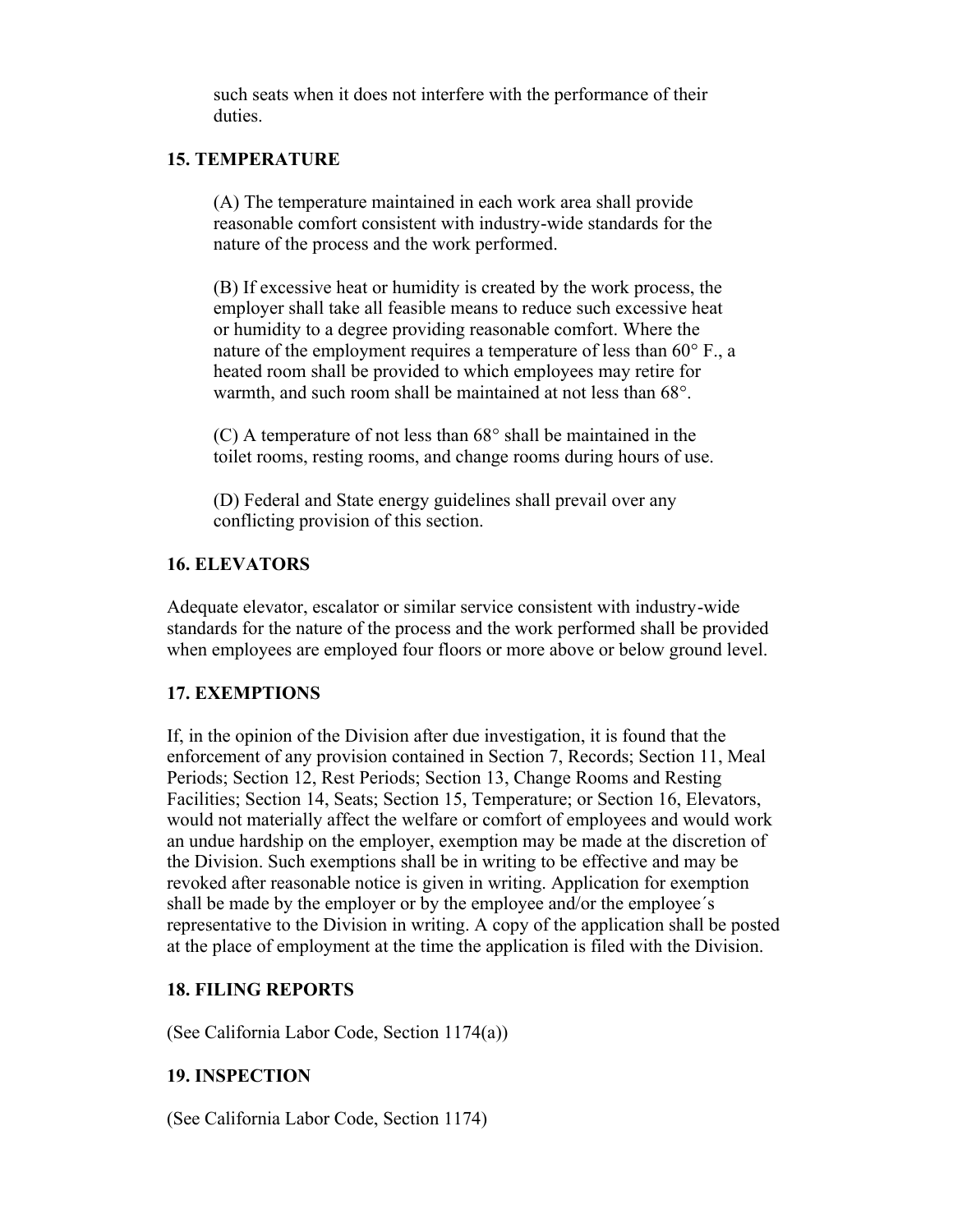#### **20. PENALTIES**

(See California Labor Code, Section 1199)

### **21. SEPARABILITY**

If the application of any provision of this Order, or any section, subsection, subdivision, sentence, clause, phrase, word, or portion of this Order should be held invalid or unconstitutional or unauthorized or prohibited by statute, the remaining provisions thereof shall not be affected thereby, but shall continue to be given full force and effect as if the part so held invalid or unconstitutional had not been included herein.

## **22. POSTING OF ORDER**

Every employer shall keep a copy of this Order posted in an area frequented by employees where it may be easily read during the work day. Where the location of work or other conditions make this impractical, every employer shall keep a copy of this Order and make it available to every employee upon request.

#### **EXCERPTS FROM THE LABOR CODE**

**Section 98.6.** (a) No person shall discharge or in any manner discriminate against any employee because such employee has filed any bona fide complaint or claim or instituted or caused to be instituted any proceeding under or relating to his rights, which are under the jurisdiction of the Labor Commissioner, or has testified or is about to testify in any such proceeding or because of the exercise by such employee on behalf of himself or others of any rights afforded him.

(b) Any employee who is discharged, threatened with discharge, demoted, suspended, or in any other manner discriminated against in the terms and conditions of such employment because such employee has made a bona fide complaint or claim to the division pursuant to this part shall be entitled to reinstatement and reimbursement for lost wages and work benefits caused by such acts of the employer. Any employer who willfully refuses to hire, promote, or otherwise restore an employee or former employee who has been determined to be eligible for such rehiring or promotion by a grievance procedure, arbitration or hearing authorized by law, is guilty of a misdemeanor.

**Note:** Nothing in this act shall be construed to entitle an employee to reinstatement or reimbursement for lost wages or work benefits if such employee willfully misrepresents any facts to support a complaint or claim filed with the Labor Commissioner.

**Section 200.** As used in this article: (a) "Wages" includes all amounts for labor performed by employees of every description, whether the amount is fixed or ascertained by the standard of time, task, piece, commission basis, or other method of calculation.

**Section 201.** If an employer discharges an employee, the wages earned and unpaid at the time of discharge are due and payable immediately.

**Section 202.** If an employee not having a written contract for a definite period quits his employment, his wages shall become due and payable not later than 72 hours thereafter, unless the employee has given 72 hours previous notice of his intention to quit, in which case the employee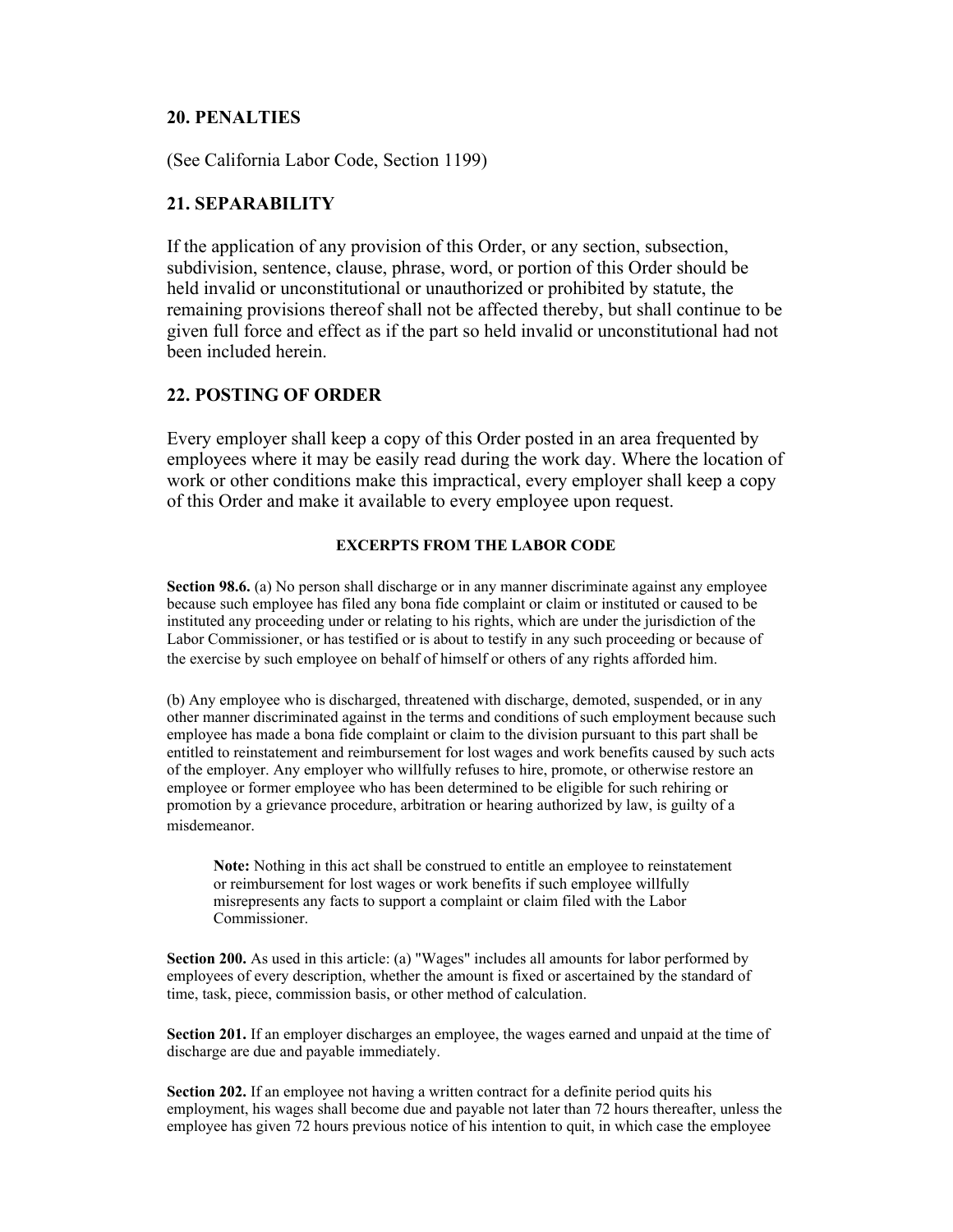is entitled to his wages at the time of quitting.

**Section 226.** (a) Every employer shall semimonthly, or at the time of each payment of wages, furnish each of his or her employees either as a detachable part of the check, draft, or voucher paying the employee´s wages, or separately when wages are paid by personal check or cash, an itemized statement in writing showing: (1) gross wages earned; (2) total hours worked by each employee whose compensation is based on an hourly wage; (3) all deductions; provided, that all deductions made on written orders of the employee may be aggregated and shown as one item; (4) net wages earned; (5) the inclusive dates of the period for which the employee is paid; (6) the name of the employee and his or her social security number; and (7) the name and address of the legal entity which is the employer.

**Section 1174.** Every person employing labor in this state shall:

(a) Furnish to the commission, at its request, reports or information which the commission requires to carry out this chapter. Such reports and information shall be verified if required by the commission or any member thereof.

(b) Allow any member of the commission or the employees of the Division of Labor Standards Enforcement free access to the place of business or employment of such person to secure any information or make any investigation which they are authorized by this chapter to ascertain or make. The commission may inspect or make excerpts, relating to the employment of employees, from the books, reports, contracts, payrolls, documents, or papers of such person.

**Section 1191.** For any occupation in which a minimum wage has been established, the commission may issue to an employee who is mentally or physically handicapped, or both, a special license authorizing the employment of the licensee for a period not to exceed one year from date of issue, at a wage less than the legal minimum wage. The commission shall fix a special minimum wage for the licensee. Such license may be renewed on a yearly basis.

**Section 1191.5.** Notwithstanding the provisions of Section 1191, the commission may issue a special license to a nonprofit organization such as a sheltered workshop or rehabilitation facility to permit the employment of employees who have been determined by the commission to meet the requirements in Section 1191 without requiring individual licenses of such employees. The commission shall fix a special minimum wage for such employees. The special license for the nonprofit corporation shall be renewed on a yearly basis, or more frequently as determined by the commission.

**Section 1199.** Every employer or other person acting either individually or as an officer, agent, or employee of another person is guilty of a misdemeanor and is punishable by a fine of not less than one hundred dollars (\$100) or by imprisonment for not less than 30 days, or by both, who does any of the following:

(a) Requires or causes any employee to work for longer hours than those fixed, or under conditions of labor prohibited by an order of the commission.

(b) Pays or causes to be paid to any employee a wage less than the minimum fixed by an order of the commission.

(c) Violates or refuses or neglects to comply with any provision of this chapter or any order or ruling of the commission.

**Section 1391.2.** (a) Notwithstanding Sections 1391 and 1391.1, any minor under 18 years of age who has been graduated from a high school maintaining a four-year course above the eighth grade of the elementary schools, or who has had an equal amount of education in a private school or by private tuition, or who has been awarded a certificate of proficiency pursuant to Section 48412 of